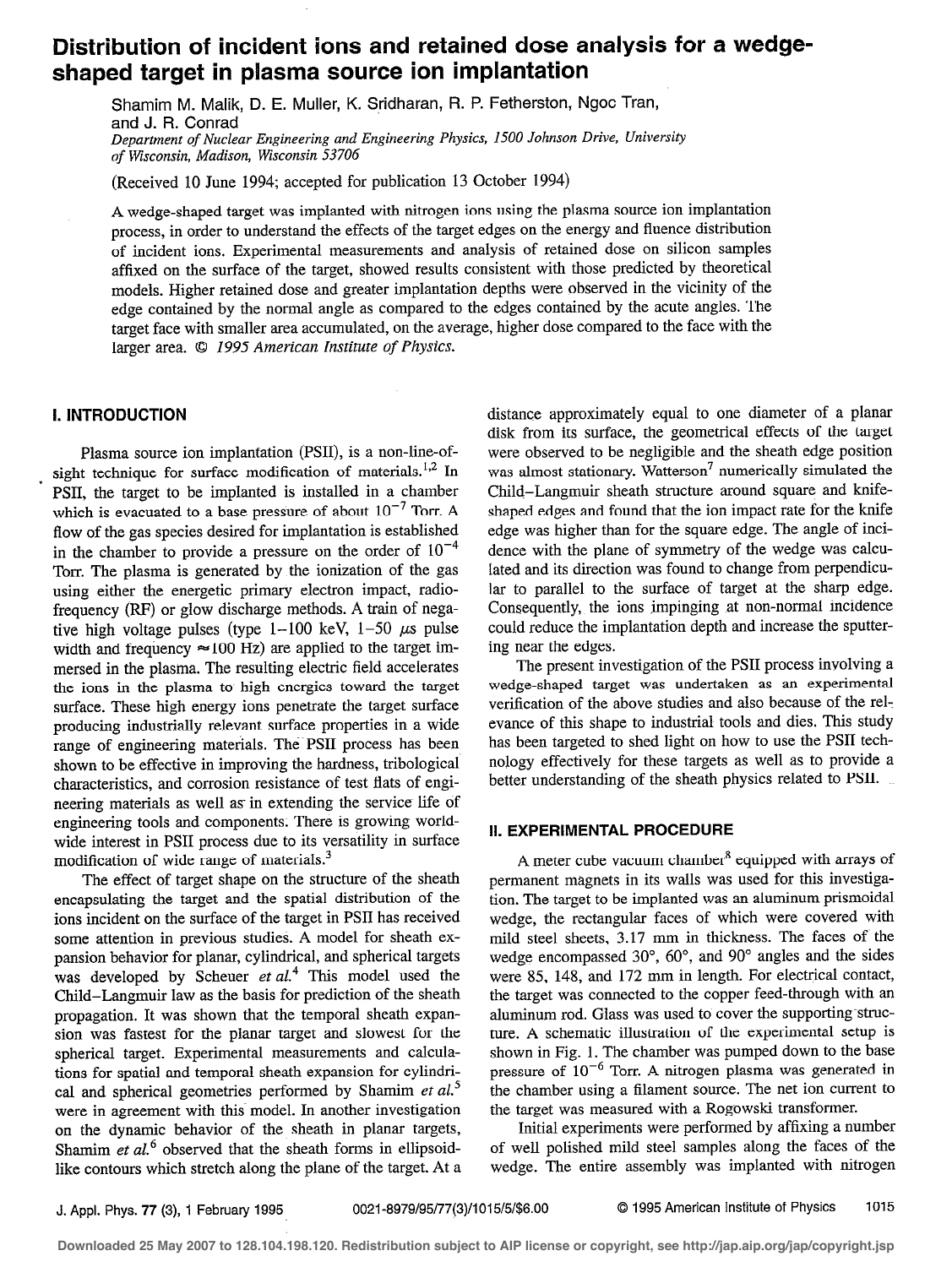

20 Voltage n Curre  $-20$ Voltage (kV) Current (A)  $-40$  $-60$ -80  $-100$ .<br>m  $0 \t 5 \t 10$ 15 20 25 30 35 40 45 50 Time (microseconds)

FIG. 2. Oscillographs showing the target bias pulse for the implantation conditions used in case I.

depth profiles of the implanted nitrogen were compared with simulations from a Monte Carlo computer code, TAMIX (transport and mixing from ion irradiation).<sup>10</sup> A Tencor Alpha-Step profilometer was used to measure the sputtered depth along the plane of the wedge.

## III. RESULTS AND DISCUSSION

Figures 2 and 3 show oscillographs for the target bias applied in case I and case II, respectively. The arrows on the curves represent integration time durations. It is clear from Table I that the ratio of the rise time and the total pulse width are different for the two cases. This ratio dictates the fractional energy distribution of incident ions impinging the target. In order to effectively compare the measured and calculated depth profiles of the implanted ions, the fractional energy distribution of the incident ions stemming from the shape of applied bias pulse is necessary. A PSI1 code developed by Emmert et  $a\bar{l}$ .<sup>11</sup> to simulate the energy distribution of incident ions was applied for the two implantation conditions. Results of this simulation as applied to the present study are shown in Fig. 4. For case I, the percentage of ions impacting the target with full energy is 30% and for case II it is 40%, for the estimated ratios of rise time to total pulse width (from Table I) are 65% and 40% for case I and case II,



FIG. 3. Oscillographs showing the target bias pulse for the implantation conditions used in case II.

FIG. 1. Experimental arrangement for implanting the wedge-shaped target.

ions at energy of 40 keV to a dose of  $10^{18}$  ions/cm<sup>2</sup>. Subsequent scanning auger microscopy (SAM) analysis of the near surface of the steel samples did not reveal any significant retention of nitrogen, presumably due to effusion of nitrogen from the surface. A similar observation has been reported by Goode and Baumvol.<sup>9</sup> Consequently, the present investigation was performed by implanting silicon samples. To ensure good conductivity the samples were affixed to the surface of the steel sheets with silver paint and conductive double-sided carbon tape. A small area on each silicon sample was covered with a titanium dioxide mask in order to measure the depth sputtered during implantation.

The experiments were performed at two independent implantation conditions at retained doses of  $1.5 \times 10^{17}$  ions/cm<sup>2</sup> and  $6\times10^{17}$  ions/cm<sup>2</sup>. Throughout this text the lower and higher dose implantations are referred to as case I and case II, respectively. Details of the implantation conditions are summarized in Table I.

The implanted silicon samples were analyzed using SAM to assess the dose and depth of the implanted ions at various positions on the surface of the wedge. The measured

TABLE I. Details of the implantation parameters used for the two implantation conditions used in the present study.

| Case/Parameter               | Case I                                 | Case II                                |
|------------------------------|----------------------------------------|----------------------------------------|
| Pulse width                  | 10 $\mu$ s                             | $21 \mu s$                             |
| Rise time                    | $6 \mu s$                              | $8.5 \ \mu s$                          |
| Dose per pulse               | $2 \times 10^{10}$ #/cm <sup>2</sup>   | $2.1 \times 10^{11}$ #/cm <sup>2</sup> |
| Number of pulses             | $8.46 \times 10^{6}$                   | $3.45 \times 10^{6}$                   |
| Current density              | 1.52 $\mu$ A/cm <sup>2</sup>           | 7.0 $\mu$ A/cm <sup>2</sup>            |
| Sec. elec. coeff. $(\gamma)$ | 6                                      | 6                                      |
| Target bias                  | $-50$ kV                               | $-50$ kV                               |
| Gas pressure                 | $2\times10^{-4}$ Torr                  | $4 \times 10^{-4}$ Torr                |
| Applied dose                 | $2 \times 10^{17}$ #/cm <sup>2</sup>   | $8 \times 10^{17}$ #/cm <sup>2</sup>   |
| Retained dose                | $1.5 \times 10^{17}$ #/cm <sup>2</sup> | $6 \times 10^{17}$ #lcm <sup>2</sup>   |
|                              |                                        |                                        |

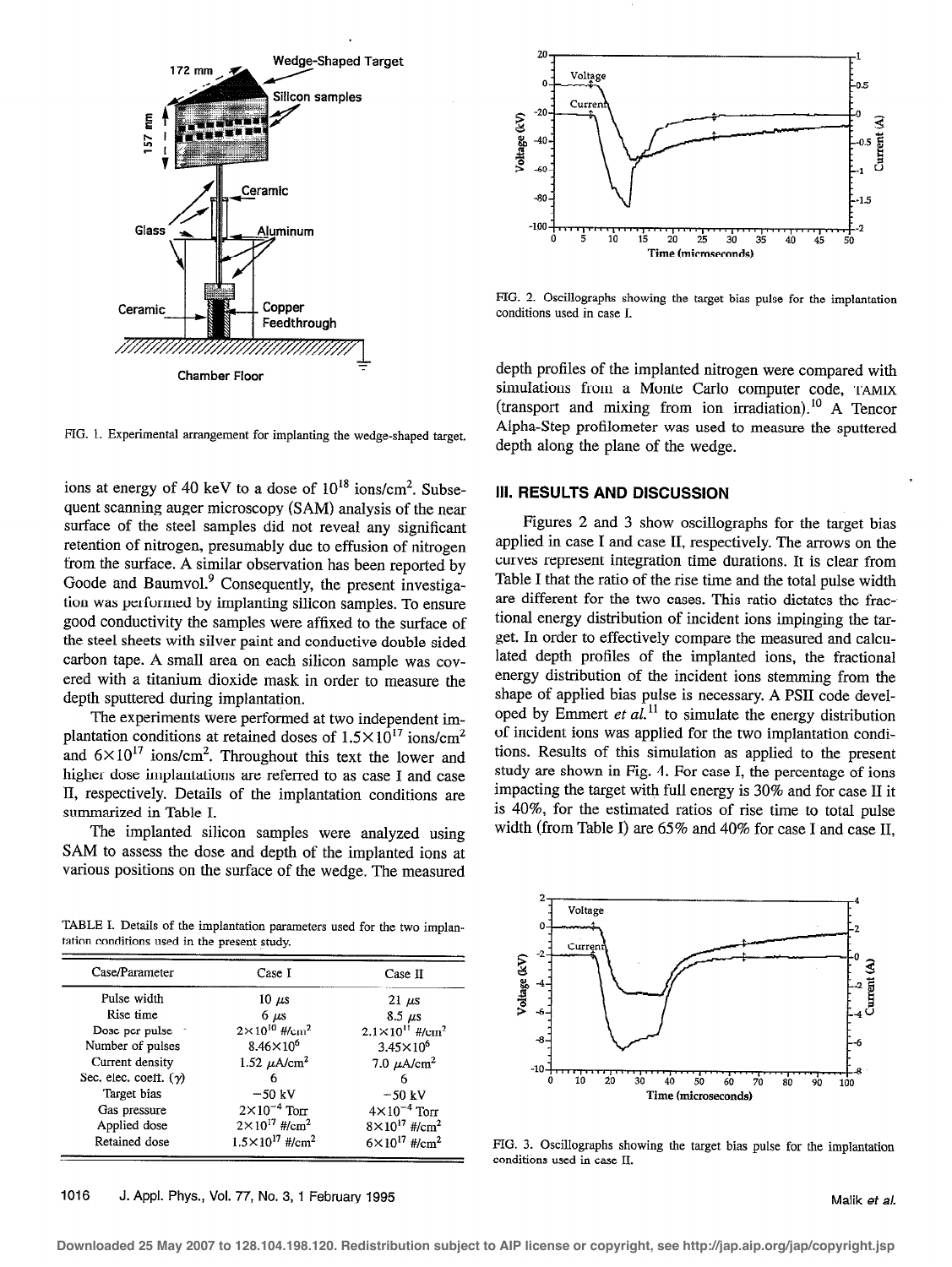

100 <del>ልልልልልልልል</del>ል g tration<br>disco  $\frac{1}{2}$   $\frac{1}{2}$   $\frac{1}{2}$   $\frac{1}{2}$   $\frac{1}{2}$   $\frac{1}{2}$   $\frac{1}{2}$   $\frac{1}{2}$   $\frac{1}{2}$   $\frac{1}{2}$   $\frac{1}{2}$   $\frac{1}{2}$   $\frac{1}{2}$   $\frac{1}{2}$   $\frac{1}{2}$   $\frac{1}{2}$   $\frac{1}{2}$   $\frac{1}{2}$   $\frac{1}{2}$   $\frac{1}{2}$   $\frac{1}{2}$   $\frac{1}{2}$   $\frac{3}{8}$  40  $\sqrt{N}$ Tamix-Si \*∃ 20 P 0 3000 0 500 1000 1500 2ow 2500 3 Depth (Å)

FIG. 4. Incident ion energy distribution fraction due to the rise time of the applied pulse as calculated by the PSII code of Emmert et al. (see Ref. 10).

respectively. It is also clear that the pulse with longer duration at full bias has more ions impinging with full energy.

In order to apply the TAMIX computer simulation to calculate the retained dose, the determination of the ion species ratios in the plasma is essential. This is because the ratio of ions impinging with full energy depends strongly on the relative concentration of  $N^+$  and  $N_2^+$  ions in the plasma. This is illustrated in Fig. 5 which shows the plasma code simulations<sup>11</sup> of the incident ion's fractional energy distribution for plasmas with 100%  $N^+$  and 25%  $N^+$ , for the pulse shape applied in case I. For conditions listed in Table I, an ion composition of 75%  $N_2^+$  and 25%  $N^+$  has been used, as previously measured by Tang et al.<sup>12</sup> The incident ion energy distribution for 25%  $N^+$  as determined in Fig. 5, was used as input for TAMIX simulations to predict the retained dose. Figures 6 and 7 show the comparison of the depth profiles for the TAMIX simulations with experimentally determined SAM results for the two implantation conditions. However, for case I the calculated depth profile is slightly greater than the measured depth profile while for case II the trend is reversed. The SAM results also show a peak concentration of nitrogen nearer to the surface for case I. This is presumably due to the effect of dose rate per pulse which is a factor of 10 higher for case II and may have resulted in some thermal diffusion in this case.

To determine the effect of target edges on the retained dose, systematic SAM analyses were performed on the silicon samples that were affixed along the face of the wedge. Figure 8(a) (case I) and Fig. 8(b) (case II) show the results of

FIG. 6. TAMIX simulations and SAM depth profiles for nitrogen implanted into silicon. for case I.

these measurements on the surface of the wedge conceptually unfolded around 30° angle edge. Two points are worthy of attention: (1) the edges in the neighborhood of the  $30^{\circ}$ angle have a lesser retained dose as compared to the 90° angle edge and (2) the faces of the wedge with smaller area have, on the average, higher dose.

The observation of smaller retained doses at the edges shown in Figs. S(a) and 8(b) are consistent with the simulations performed by Watterson,<sup>7</sup> where it was observed that the incident ion fluence for square and knife edge target lead to ion trajectories similar to those shown in Fig. 9. It is obvious from this figure that the ratio of the incident ions with grazing angles to those impinging at normal angles is higher at the sharper edges. Consequently, a lower retained dose and enhanced sputtering are expected at edges contained by acute angles. A two-dimensional fluid simulation performed by Hong and Emmert predicts similar trends.<sup>13</sup>

The observation of higher dose accumulation on smaller area is analogous to the experimental observation of Collins and Tendys, $^{14}$  where it was noted that for larger diameter spheres the ion drain on the plasma outside the sheath is more severe. The explanation forwarded for this observation is that the sheath will keep expanding to replenish ions for the sphere with larger diameter but the sheath for sphere with smaller diameter will be stationary at earlier time scale of sheath propagation. In a similar manner, different surface areas of the wedge may push the expanding sheath to different positions.



FIG. 5. Incident ion energy distribution fraction due to ion species ratio in plasma as determined by the PSII code of Emmert et al. (see Ref. 10).

100  $4555$ දී<br>E 80 .s  $\frac{1}{8}$  60  $\frac{1}{8}$   $\frac{1}{8}$   $\frac{1}{8}$   $\frac{1}{8}$   $\frac{1}{8}$   $\frac{1}{8}$   $\frac{1}{8}$   $\frac{1}{8}$   $\frac{1}{8}$   $\frac{1}{8}$   $\frac{1}{8}$   $\frac{1}{8}$   $\frac{1}{8}$   $\frac{1}{8}$   $\frac{1}{8}$   $\frac{1}{8}$   $\frac{1}{8}$   $\frac{1}{8}$   $\frac{1}{8}$   $\frac{1}{8}$   $\frac{1}{8}$ 2 - Tamix-N  $\bigcup$   $\bigcup$   $\bigcup$   $\bigcup$   $\bigcup$   $\bigcap$   $\bigcap$   $\bigcap$   $\bigcap$   $\bigcap$   $\bigcap$   $\bigcap$   $\bigcap$   $\bigcap$   $\bigcap$   $\bigcap$   $\bigcap$   $\bigcap$   $\bigcap$   $\bigcap$   $\bigcap$   $\bigcap$   $\bigcap$   $\bigcap$   $\bigcap$   $\bigcap$   $\bigcap$   $\bigcap$   $\bigcap$   $\bigcap$   $\bigcap$   $\bigcap$   $\bigcap$   $\bigcap$   $\bigcap$   $\bigcap$   $\bigcap$ 걸 20 ž,  $\bf{0}$ 0 500 1000 1500 2000 2500 3000 Depth (Å)

FIG. 7. TAMIX simulations and SAM depth profiles for nitrogen implanted into silicon, for case II.

#### J. Appl. Phys., Vol. 77, No. 3, 1 February 1995 Malik et al. 1017

**Downloaded 25 May 2007 to 128.104.198.120. Redistribution subject to AIP license or copyright, see http://jap.aip.org/jap/copyright.jsp**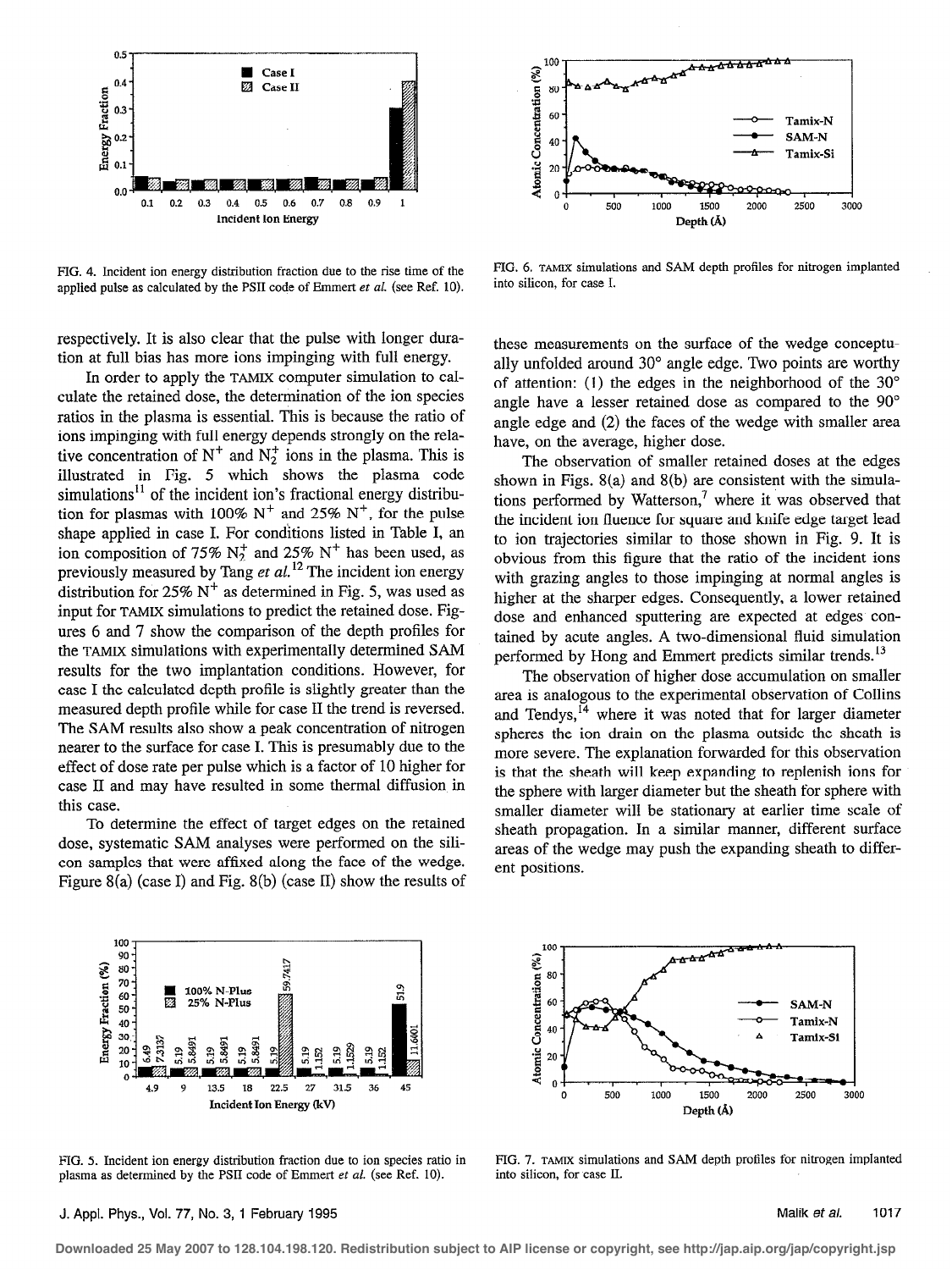

FIG. 8. Measured dose on the wedge surface for (a) case I and (b) case II. The vertical dotted lines show' edge position and the dark horizontal solid line represents the linear dimension on the wedge surface when conceptually unfolded at the 30° angle.

To better understand the findings of Fig. 8, silicon samples corresponding to case I were investigated further. Figure 10(a) represents the retained dose for case I on the surface of the wedge. It was noted that there is higher retained dose in the vicinity of the normal angle as compared to acute angle. The lesser dose retention near the acute angle is attributed to enhanced sputtering and shallow depths of the implanted ions. Figure 10(b) shows a magnified representa-



FIG. 9. A conceptual configuration of incident ion fluence at the edges of FIG. 11. Measured ion ranges into silicon at various positions on the wedge the wedge as determined by the simulations of Watterson (see Ref. 7). the wedge as determined by the simulations of Watterson (see Ref. 7).



FIG. 10. (a) Measured dose on the wedge surface for the case II, where the wedge has been unfolded at the 90" angle. (b) A close-up of (a) showing detailed information at the 90° edge.

tion in the vicinity of the 90" angle edge. There is lesser dose right at the edge which can be attributed to the non-normal incident ions.

The maximum depth of penetration of the implanted ions into the target depends on the energy of the incident ions and the angle of incidence with target plane. In our study, the



**Downloaded 25 May 2007 to 128.104.198.120. Redistribution subject to AIP license or copyright, see http://jap.aip.org/jap/copyright.jsp**